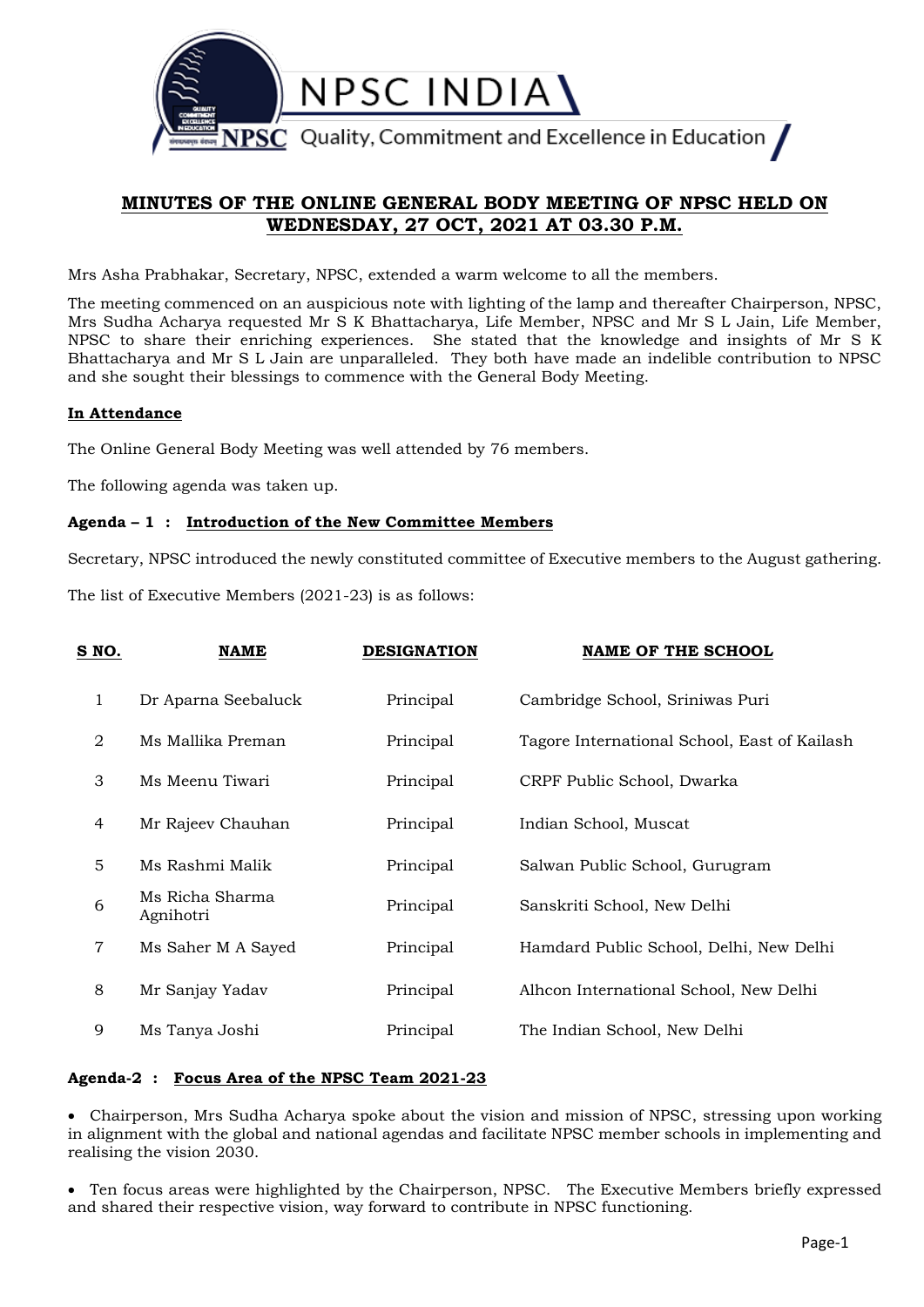The executive members opted to take the following areas of responsibility :

| NAME      |                              | <b>DESIGNATION</b>                                            | <b>VISION</b>                                                                                                                                                                                                                             |
|-----------|------------------------------|---------------------------------------------------------------|-------------------------------------------------------------------------------------------------------------------------------------------------------------------------------------------------------------------------------------------|
|           | Dr Sudha Acharya             | Chairperson, NPSC                                             | To create a nurturing climate based on equity,<br>inclusion and excellence in education where a<br>structured mental health program will take a<br>centre stage and social emotional learning will be<br>ingrained in the school system.  |
| $\bullet$ | Mrs Aditi Mishra             | Vice Chairperson, NPSC                                        | To encourage appreciation of art, culture,<br>heritage and history.                                                                                                                                                                       |
| $\bullet$ | Ms Asha Prabhakar            | Secretary, NPSC                                               | To create centre of excellence in sports and work<br>for health, well being and fitness.                                                                                                                                                  |
| $\bullet$ | Ms Minakshi<br>Kushwaha      | Secretary, NPSC                                               | Fostering Nationalism and Love for Country.                                                                                                                                                                                               |
| $\bullet$ | Ms Richa Sharma<br>Agnihotri | Principal,<br>Sanskriti School,<br>New Delhi                  | Creating<br>opportunities<br>for<br>continuous<br>professional development of teachers.                                                                                                                                                   |
|           | Mr Sanjay Yadav              | Principal,<br>Alhcon International<br>School, New Delhi       | To strive for equitable and sustainable education<br>by aligning<br>with SDG 4 goals. To empower<br>with<br>transferable,<br>unassailable,<br>learners<br>humanistic skills such as negotiation, kindness,<br>compassion and coexistence. |
|           | Ms Tanya Joshi               | Principal,<br>The Indian School                               | Instilling values of empathy, compassion and<br>care through community outreach programmes.                                                                                                                                               |
| $\bullet$ | Ms Mallika Preman            | Principal,<br>Tagore International<br>School, East of Kailash | To consistently work towards Eco restructuring<br>by orienting all the stakeholders on climate<br>change and its impact.                                                                                                                  |
| $\bullet$ | Ms Meenu Tiwari              | Principal,<br>CRPF Public School,<br>Dwarka                   | To make a shift from content-based learning to<br>competency-based, to enquiry and decision<br>based pedagogy.                                                                                                                            |
| $\bullet$ | Dr Aparna<br>Seebaluck       | Principal,<br>Cambridge School,<br>Sriniwas Puri              | To share and exchange ideas in order to foster<br>intercultural connectedness and create a sense<br>unified<br>Community<br>through<br>of<br>National<br>Exchange Program.                                                                |

## **Agenda 4 : Tabling of Inspection Reports**

Mrs Meenakshi Gupta, Jt Sec, NPSC and Principal, S D Public School, Patel Nagar, Delhi, informed the members about the following schools, who have applied for NPSC membership.

| S.NO | <b>NAME OF PRINCIPAL</b> | NAME OF THE SCHOOL                                       |
|------|--------------------------|----------------------------------------------------------|
| 1.   | Dr Jyoti Gupta           | K. R. Mangalam World School, Greater Kailash-2 New Delhi |
| 2.   | Mr Vividh Gupta          | Bal Bhawan Public School, Mayur Vihar, Phase II, Delhi   |
| 3.   | Ms Beena Agarwal         | Jingle Bells Nursery School, Faizabad, Distt Ayodhya, UP |
| 4.   | Ms Archana Narain        | The Indian Heights School, Dwarka, New Delhi             |